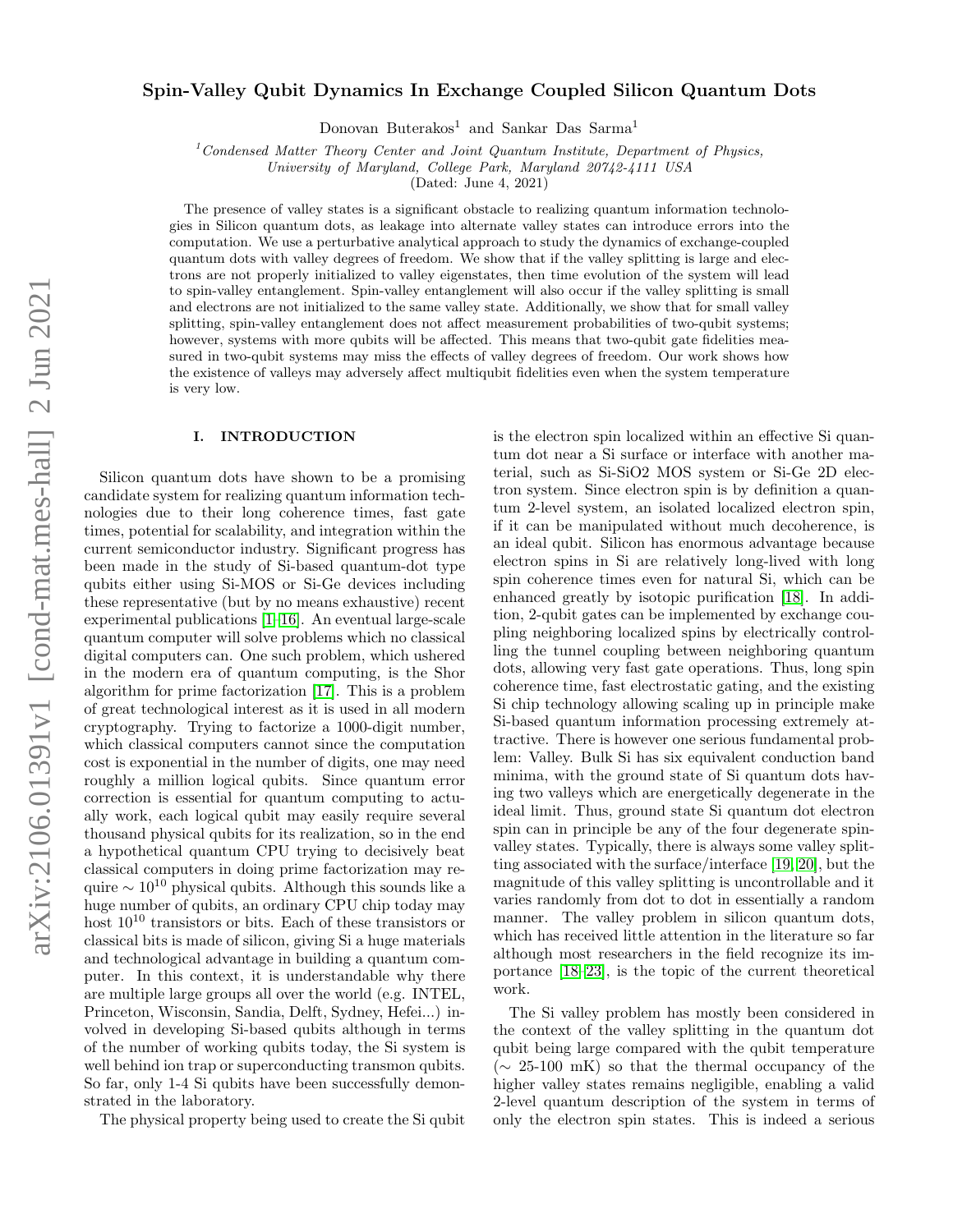potential problem as the qubit can no longer be defined if higher valley states are occupied. But, this may not be the only problem when two-qubit gate operations are carried out using inter-qubit exchange coupling. We find that the relative value of the valley splitting with respect to the exchange coupling becomes an important limiting factor even at  $T = 0$  when any valley splitting is by definition much larger than the temperature. In particular, we find that the valley splitting must be much larger than the inter-qubit exchange coupling to avoid leakage (i.e. quantum decoherence) for the Si system to operate as a multi-qubit quantum computing platform, and we also find that even when the valley splitting is large, the initialization of the valley states becomes a crucial consideration in multiqubit gate operations. This problem of valley splitting in the context of multiqubit gate operations as determined by the exchange coupling between quantum dots has not attracted attention yet in the literature perhaps because of two reasons: (1) There are very few reports of two-qubit exchange gate operations in Si quantum dot qubits; (2) the currently achieved values for the exchange coupling are very small so that the condition of a valley splitting being larger than the exchange energy is automatically satisfied when the valley splitting is larger than temperature. Since the speed of the 2-qubit gate operations is determined by the exchange coupling strength, higher exchange coupling strength is desirable in the future for progress in Si-based quantum computing, and we want to alert the community that the valley splitting issue is fundamental to 2-qubit gate operations as a totally distinct problem from the one involving thermal occupancies of higher valley states.

The problem with having multiple valley states is that their presence can lead to leakage out of the computational space if the valley degeneracy is not adequately broken. Of the six valley states present in bulk Silicon, four of these decouple when strain is applied to the sample, but the degeneracy of the final two valley states is broken only by a small valley splitting term that is dependent on the microscopics of the system[\[24\]](#page-9-6). We emphasize that there is no known way to control this valley splitting in specific qubits, and in fact, one can figure out the size of the valley splitting only aposteriori. There is no existing in situ sample diagnostics providing the valley splitting information for the working qubits beforehand. In the current work, we analyze the effect of valleys on the coupled qubit dynamics, finding that valleys are a much bigger problem for coupled qubits than has been realized so far, and the valley problem worsens radically as the number of qubits goes beyond two. In fact, we believe that the Si quantum computing community should worry about the valley problem now before building circuits with tens of coupled quantum dots and finding out that they do not work because of the valley problem. The problem of principle we have uncovered here can be 'fixed' by having small exchange coupling  $(\ll$  valley splitting), but this means that the 2-qubit gate operations will remain bounded by the valley splitting energies.

In this paper, we use a Hubbard model to determine the dynamics of a system of two exchange-coupled quantum dots. We show that spin-valley entanglement can easily arise from time evolution of the system, which is detrimental to the use of the system for quantum information applications. This can be avoided if the valley splitting is large and electrons can be initialized to valley eigenstates, and in fact we show that under these conditions the system maintains coherence and is unaffected to leading order by the valley degree of freedom. If any electron begins in a superposition of valley states then spin-valley entanglement will result, but if the valley splitting is sufficiently large, electrons can be properly

initialized to the valley ground state avoiding this situation. However, if the valley splitting is small compared to the exchange interaction strength, then an undesirable spin-valley entanglement is more difficult to avoid, as it will be present unless all electrons are initialized to the same valley state, which is generally difficult to achieve without a large valley splitting.

Additionally, we show that when the valley splitting is small, the measurement probabilities of a two-qubit system are unaffected and are identical to the corresponding measurement probabilities in an ideal system without valley degrees of freedom. However, this is not the case in systems with more than two qubits, and we give examples of gate sequences which give different measurement probabilities in a system with valley states than in an ideal system. Because valley degeneracy affects larger systems but not two-qubit systems, two-qubit gate fidelities measured in two-qubit systems may not accurately account for the effects of valley states, as these effects are only observable in larger system sizes containing more than just two qubits. This last property we discover has not been mentioned in the literature at all, and there has been a feeling that if the 2-qubit gates work, the valley degeneracy problem is irrelevant. We show that this is false– one could have perfectly working 2-qubit gates, but the system will lose quantum information through spin-valley entanglement as one scales up to more qubits. This is a very serious issue requiring a resolution before more qubits are added to the circuit. We work at  $T = 0$ throughout so that the well-understood problem of the thermal occupancy of higher valley states is a non-issue. We consider the valley degeneracy question only in the context of gate operations driven by the inter-dot exchange coupling. Just to avoid any misunderstanding, our definition of 'large' and 'small' valley splitting is as compared with the inter-dot exchange coupling, and not compared with temperature as we are at  $T = 0$ .

This paper is organized as follows: in Sec. II, we present our model and give the Hamiltonian that we use. In Sec. III, we diagonalize the Hamiltonian for a system of two electrons in two quantum dots, for both triplet and singlet spin configurations. In Sec. IV, we discuss the dynamics of the two-qubit system, first for the case where the valley splitting is large, then also for the case of small or zero valley splitting. In Sec. V, we give exam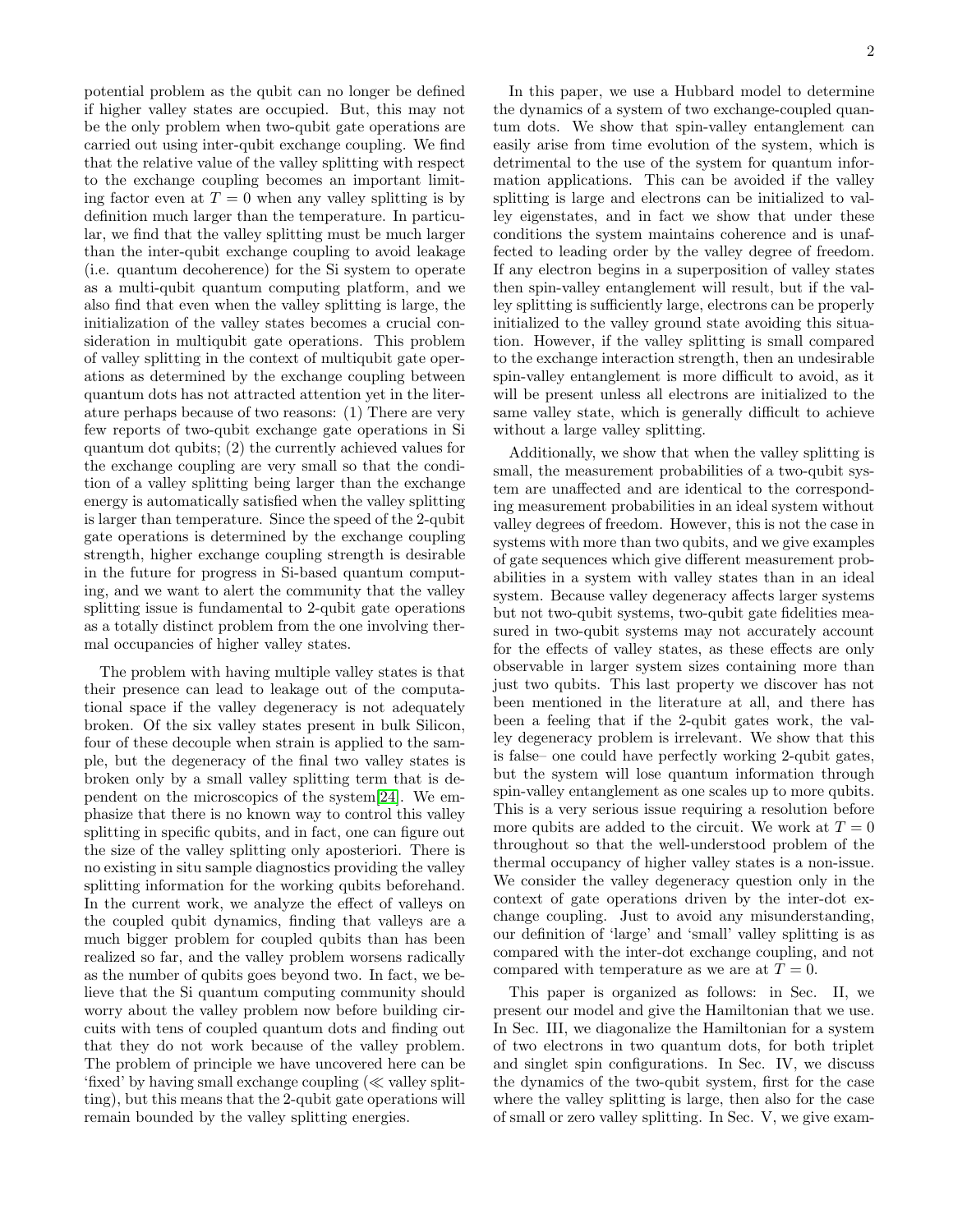ples of gate sequences in four-qubit systems where valley effects are observable even when they are not detectable in the 2-qubit situation, and we give our conclusions in Sec. VI.

### II. MODEL AND HAMILTONIAN

The Fermi surface of Silicon contains six electron pockets, leading to a six-fold degeneracy in the band structure minima. By applying tensile strain to the sample, two of these valleys are energetically separated from the other four, but remain nearly degenerate to each other. Therefore, in addition to its spin, an electron in a Silicon quantum dot will contain a valley quantum number denoting whether it fills the  $|+z\rangle$  or  $|-z\rangle$  valley state. Microscopic features of the system introduce a small positiondependent valley splitting. We consider a double quantum dot in Silicon, which yields the following effective Hubbard Hamiltonian [\[24–](#page-9-6)[26\]](#page-9-7):

$$
H = \sum_{s \in \{\uparrow, \downarrow\}} \sum_{i=1}^{2} \left( \tilde{\Delta}_{i} c_{i, +z, s}^{\dagger} c_{i, -z, s} + \tilde{\Delta}_{i}^{*} c_{i, -z, s}^{\dagger} c_{i, +z, s} \right) + \frac{\epsilon}{2} (n_{1} - n_{2}) + t_{c} \sum_{s \in \{\uparrow, \downarrow\}} \sum_{v = \pm z} \left( c_{1, v, s}^{\dagger} c_{2, v, s} + c_{2, v, s}^{\dagger} c_{1, v, s} \right) + \sum_{i=1}^{2} \frac{U}{2} n_{i} (n_{i} - 1)
$$
 (1)

where  $c_{i,v,s}$  is the second quantized annihilation operator for dot  $i$ , valley state  $v$ , and spin  $s$ , and where  $n_i = n_{i, +z, \uparrow} + n_{i, +z, \downarrow} + n_{i, -z, \uparrow} + n_{i, -z, \downarrow}$ . Here  $\epsilon$  is the detuning between the two quantum dots,  $t_c$  is the tunneling constant between the two dots, and  $\tilde{\Delta}_i$  determines the valley splitting of dot  $i$ . We define  $U$  to be the Coulomb energy difference between a dot occupied by two electrons, and a state with one electron occupying each dot. Thus we use a short-range Coulomb interaction term which is independent of valley states (including an explicit valley dependence in the interaction complicates the calculation, but does not affect our conclusion). Let  $\tilde{\Delta}_i = \Delta_i e^{-i\phi_i}$ , where  $\Delta_i = |\tilde{\Delta}_i|$ . Define

 $|i_{\pm}\rangle = (|i, +z\rangle \pm e^{i\phi_i} |i, -z\rangle)/$ √ 2. Here  $|i_{\pm}\rangle$  are the eigenstates of a single electron in a single dot  $i$ . Then for a single electron in a double-quantum-dot, transforming H into the basis  $\{|1_{+}\rangle, |1_{-}\rangle, |2_{+}\rangle, |2_{-}\rangle\}$  gives the following:

$$
H = \begin{pmatrix} \epsilon/2 + \Delta_1 & 0 & t_+ & t_- \\ 0 & \epsilon/2 - \Delta_1 & t_- & t_+ \\ t_+^* & t_-^* & -\epsilon/2 + \Delta_2 & 0 \\ t_-^* & t_+^* & 0 & -\epsilon/2 - \Delta_2 \end{pmatrix}
$$
(2)

where  $t_{\pm} = (1 \pm e^{i(\phi_2 - \phi_1)})t_c/2$ . This is equivalent to the two-dot Hamiltonian given in Ref. [24](#page-9-6) up to a constant energy shift. We emphasize that this Hubbard model Hamiltonian is in fact an accurate description of quantum dot qubit coupling in reasonably realistic situations [\[25](#page-9-8)[–27\]](#page-9-9).

### III. DIAGONALIZATION OF HAMILTONIAN

In order to determine the effects of valley degeneracy and splitting on the exchange coupling between two dots, we consider two electrons in this two-dot system, diagonalizing the resulting Hamiltonian. We do this separately for the case when the electrons form a spin triplet and when they form a spin singlet.

### A. Triplet Spin Configuration

Consider two electrons with a triplet spin configuration. Then due to the Pauli exclusion principle, the electrons must occupy different orbital or valley states. We will assume that  $U \gg t_c, \Delta_j, \epsilon$ , as the short-range Coulomb interaction energy is the largest energy scale in the system. Then there are four low energy states:  $|1+2+\rangle$ ,  $|1+2-\rangle$ ,  $|1-2+\rangle$ , and  $|1-2-\rangle$ . These states couple via tunneling to the two high energy states  $|1+1-1\rangle$  and  $|2+2$ <sub>-</sub> $\rangle$ , where the electrons occupy both valley states in a single dot. Perturbation theory to first order in  $U^{-1}$ gives the following Hamiltonian for the four lowest-energy states after including the effects of coupling to the two high energy states:

<span id="page-2-0"></span>
$$
H_{T} = \begin{pmatrix} \Delta_{1} + \Delta_{2} - \frac{2|t-|^{2}}{U} & \frac{t-t^{*}_{+}-t+t^{*}_{-}}{U} & \frac{t+t^{*}_{-}-t-t^{*}_{+}}{U} \\ \frac{t+t^{*}_{-}-t-t^{*}_{+}}{U} & \Delta_{1} - \Delta_{2} - \frac{2|t+|^{2}}{U} & \frac{2|t+|^{2}}{U} & \frac{t-t^{*}_{+}-t-t^{*}_{+}}{U} \\ \frac{t-t^{*}_{+}-t+t^{*}_{-}}{U} & \frac{2|t+|^{2}}{U} & -\Delta_{1} + \Delta_{2} - \frac{2|t+|^{2}}{U} & \frac{t-t^{*}_{+}-t-t^{*}_{+}}{U} \\ \frac{2|t-|^{2}}{U} & \frac{t+t^{*}_{-}-t-t^{*}_{+}}{U} & -\Delta_{1} - \Delta_{2} - \frac{2|t-|^{2}}{U} \end{pmatrix}
$$
(3)

Note that to leading order in  $\epsilon/U$ , the four low energy states are independent of  $\epsilon$ . This is because  $\epsilon$  only affects the energies of states where both electrons occupy the same dot, and these are already energetically sepa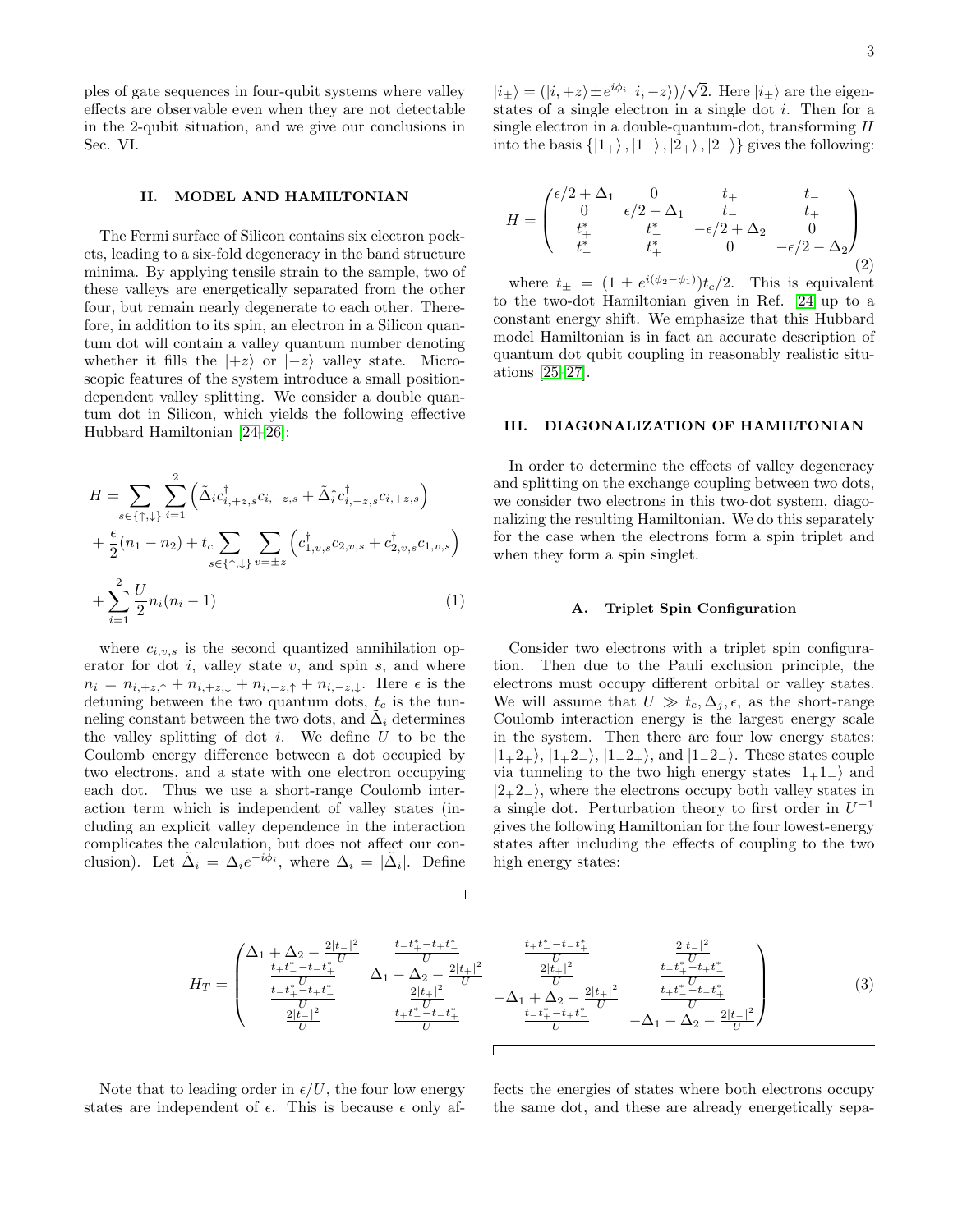rated from the other states by the large onsite Coulomb interaction strength  $U$  and hence do not contribute in the leading order. If  $\epsilon$  is allowed to be of the same scale as U, as is done in some experiments to control the exchange interaction, then these results must be adjusted accordingly. Specifically where  $U$  appears in the denominator of terms in Eq. [\(3\)](#page-2-0) it must be replaced with  $U \pm \epsilon$  depending on the which state introduces each term. However for the purpose of this paper we will focus on the situation where  $\epsilon \ll U$ , as is the case in experiments which use barrier control of the exchange interaction. In order to further study the system dynamics, Eq. [\(3\)](#page-2-0) must be fully diagonalized. Since this cannot be easily analytically done for arbitrary  $\Delta_i$  and  $t_c$ , we instead consider two different limits for small and large  $\Delta_i$ . In the limit where  $\Delta_i \gg t_c^2/U$ , the matrix in eq. [\(3\)](#page-2-0) is already diagonalized

<span id="page-3-2"></span>4

to leading order in  $t_c^2 / U \Delta_i$ , and the energies are given by its diagonal entries. In the limit where  $\Delta_i \ll t_c^2/U$ , diagonalizing Eq. [\(3\)](#page-2-0) yields the following energies:

$$
E_1 = -\frac{4t_c^2}{U}
$$
  
\n
$$
E_2 = -|\tilde{\Delta}_1 + \tilde{\Delta}_2|
$$
  
\n
$$
E_3 = 0
$$
  
\n
$$
E_4 = |\tilde{\Delta}_1 + \tilde{\Delta}_2| = \sqrt{\Delta_1^2 + \Delta_2^2 + 2\Delta_1\Delta_2\cos(\phi_2 - \phi_1)}
$$
\n(4)

The corresponding eigenstates are given by:

$$
|\psi_{1}\rangle = \frac{1}{\sqrt{2}t_{c}} \left( t_{-}|1_{+}2_{+}\rangle - t_{+}|1_{+}2_{-}\rangle + t_{+}|1_{-}2_{+}\rangle - t_{-}|1_{-}2_{-}\rangle \right)
$$
  
\n
$$
|\psi_{2}\rangle = \left[ \frac{(\Delta_{2} + \Delta_{1})t_{+}}{2t_{c}|\Delta_{1} + \Delta_{2}|} (|1_{+}2_{+}\rangle + |1_{-}2_{-}\rangle) + \frac{(\Delta_{2} - \Delta_{1})t_{-}}{2t_{c}|\Delta_{1} + \Delta_{2}|} (|1_{+}2_{-}\rangle + |1_{-}2_{+}\rangle) - \frac{1}{2t_{c}} \left( t_{+}|1_{+}2_{+}\rangle - t_{-}|1_{+}2_{-}\rangle + t_{-}|1_{-}2_{+}\rangle - t_{+}|1_{-}2_{-}\rangle \right) \right]
$$
  
\n
$$
|\psi_{3}\rangle = \frac{1}{\sqrt{2}t_{c}|\Delta_{1} + \Delta_{2}|} \left[ (\Delta_{2} - \Delta_{1})t_{-} (|1_{+}2_{+}\rangle + |1_{-}2_{-}\rangle) + (\Delta_{2} + \Delta_{1})t_{+} (|1_{+}2_{-}\rangle + |1_{-}2_{+}\rangle) \right]
$$
  
\n
$$
|\psi_{4}\rangle = \left[ \frac{(\Delta_{2} + \Delta_{1})t_{+}}{2t_{c}|\Delta_{1} + \Delta_{2}|} (|1_{+}2_{+}\rangle + |1_{-}2_{-}\rangle) + \frac{(\Delta_{2} - \Delta_{1})t_{-}}{2t_{c}|\Delta_{1} + \Delta_{2}|} (|1_{+}2_{-}\rangle + |1_{-}2_{+}\rangle) + \frac{1}{2t_{c}} \left( t_{+}|1_{+}2_{+}\rangle - t_{-}|1_{+}2_{-}\rangle + t_{-}|1_{-}2_{+}\rangle - t_{+}|1_{-}2_{-}\rangle \right) \right]
$$
  
\n(5)

### B. Singlet Spin Configuration

We now repeat the same calculation for a pair of electrons in a singlet spin configuration. In this case, the same six orbital states as in the triplet case are present,

<span id="page-3-0"></span>with the addition of four doubly occupied states  $|1_{+1}\rangle$ ,  $|1_{-1}\rangle$ ,  $|2_{+1}\rangle$ , and  $|2_{-1}\rangle$ , since both electrons can occupy the same valley and orbital state. Like above, we apply perturbation theory in  $U^{-1}$ , and calculate the Hamiltonian for the four lowest energy states, yielding:

<span id="page-3-1"></span>
$$
H_{S} = \begin{pmatrix} \Delta_{1} + \Delta_{2} \frac{2|t_{-}|^{2} + 4|t_{+}|^{2}}{U} & -\frac{2t_{-}t_{+}^{*}}{U} & -\frac{2t_{+}t_{-}^{*}}{U} & -\frac{2|t_{+}|^{2}}{U} \\ -\frac{2t_{+}t_{+}^{*}}{U} & \Delta_{1} - \Delta_{2} - \frac{2|t_{+}|^{2}}{U} & -\Delta_{1} + \Delta_{2} - \frac{2|t_{+}|^{2}}{U} & -\frac{2|t_{-}|^{2}}{U} \\ -\frac{2|t_{-}|^{2}}{U} & -\frac{2t_{+}t_{-}^{*}}{U} & -\Delta_{1} + \Delta_{2} - \frac{2|t_{+}|^{2} + 4|t_{-}|^{2}}{2t_{-}t_{+}^{*}} & -\Delta_{1} - \Delta_{2} - \frac{2|t_{-}|^{2} + 4|t_{+}|^{2}}{U} \end{pmatrix} (6)
$$

Diagonalizing this matrix in the limit where  $\Delta_i \ll$  $t_c^2/U$  gives the following energies:

$$
E_2 = -\frac{4t_c^2}{U} - |\tilde{\Delta}_1 + \tilde{\Delta}_2|
$$
  

$$
E_3 = -\frac{4t_c^2}{U}
$$

 $E_1 = 0$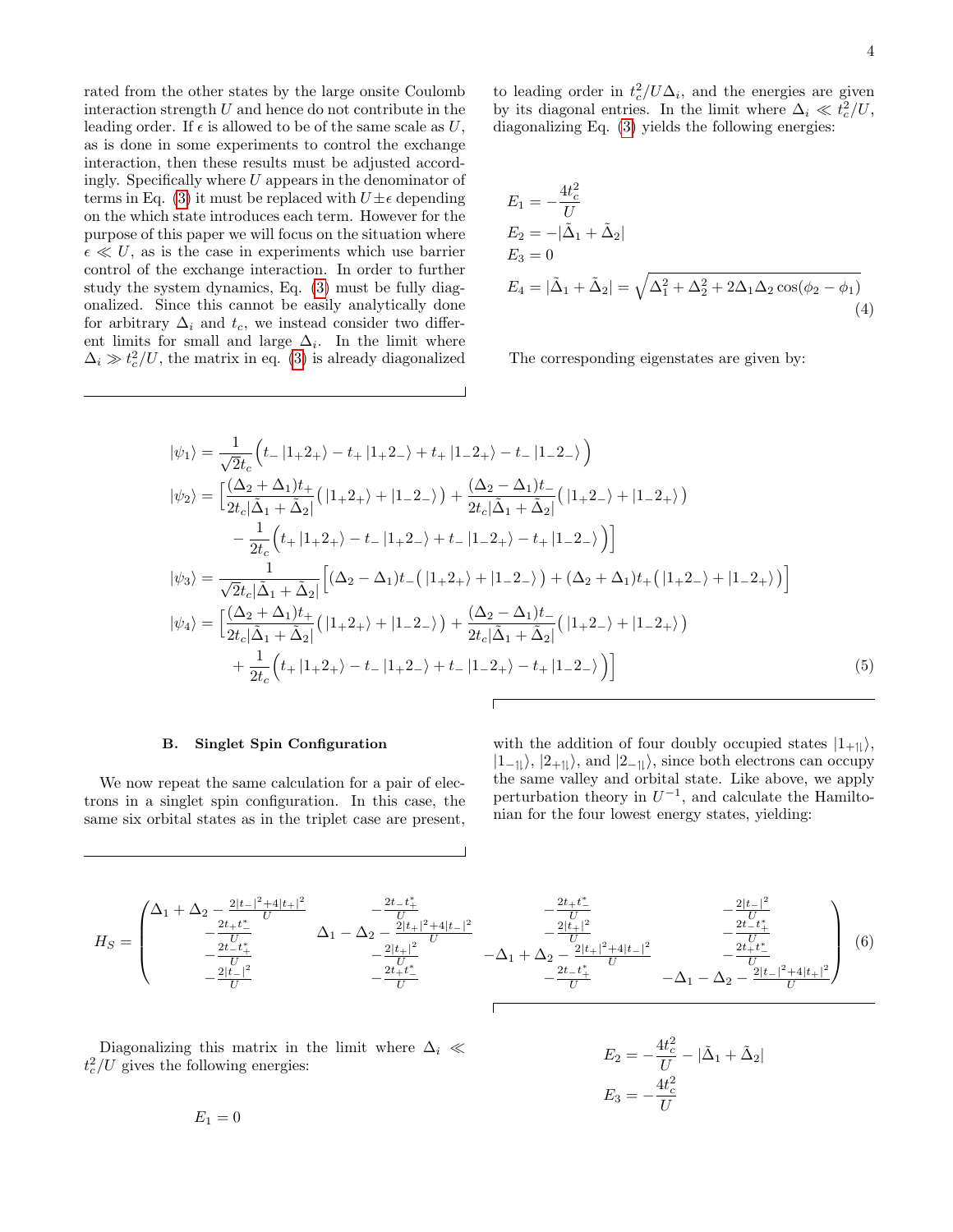$$
E_4 = -\frac{4t_c^2}{U} + |\tilde{\Delta}_1 + \tilde{\Delta}_2| \tag{7}
$$

The corresponding singlet case eigenstates are precisely the same as for the triplet case given by Eq. [\(5\)](#page-3-0). Note that  $E_2$ ,  $E_3$ , and  $E_4$  are less than the corresponding triplet energies; however,  $E_1$  is greater than the corresponding triplet energy. In each case, the difference is  $\pm J_0$ , where  $J_0 = 4t_c^2/U$  is the strength of the exchange interaction in an ideal system which does not have any valley degeneracy.

### IV. SYSTEM DYNAMICS

We now investigate the dynamics of a system prepared in a specific initial state and allowed to evolve under the Hamiltonian for some time  $t$ . This is the coupled qubit dynamics under gate operation, which controls quantum computation. We show that when the initial state is not prepared with each electron in the same valley state, leakage between valley states will introduce error. If the valley splitting  $\Delta_i$  is small, this error can occur even if all electrons are initialized in the valley ground states  $|i\rangle$  if the phases  $\phi_i$  differ from one another. We first examine the large valley-splitting limit where  $\Delta_i \gg J_0$ , followed by the small valley-splitting limit where  $\Delta_i \ll J_0$ .

### A. Large Valley Splitting

When  $\Delta_i \gg t_c^2/U$ , the system dynamics is determined to leading order by the diagonal entries of Eqs.  $(3) \& (6)$  $(3) \& (6)$  $(3) \& (6)$ . The off-diagonal elements only affect the energies to order  $J_0^2/\Delta_i$ . If the system is prepared in one of the valley eigenstates, there will be an effective exchange interaction  $J_+ = 4|t_+|^2/U$  for valley states  $|1_+2_+\rangle$  and  $|1_-2_-\rangle$ ; and an effective exchange interaction  $J_- = 4|t_-|^2/U$  for valley states  $|1_+2_-\rangle$  and  $|1_2_+\rangle$ . Thus to leading order in  $J_0/\Delta_i$ , the presence of energetically separated valley states does not affect the dynamics of the system as long as the initial state is a valley eigenstate.

If not all electrons are initialized to valley eigenstates, then the time evolution of the system can give rise to spin-valley entanglement. Consider, for example, an initial state where qubit 1 starts in the  $|1_{+\uparrow}\rangle$  state, but qubit 2 starts in the state  $(|2_{+\downarrow}\rangle + |2_{-\downarrow}\rangle)/\sqrt{2}$ . Then after some time  $t$ , the system will evolve to:

$$
|\Psi(t)\rangle = \frac{1}{2} |1+2+\rangle \left( |T_0\rangle + e^{iJ_+t} |S\rangle \right) + \frac{1}{2} e^{it(2\Delta_2 + \frac{J_+ - J_-}{2})} |1+2-\rangle \left( |T_0\rangle + e^{iJ_-t} |S\rangle \right)
$$
(8)

where  $|T_0\rangle$  and  $|S\rangle$  are the triplet and singlet spin states respectively. Suppose for simplicity that  $\phi_1 = \phi_2$ , and thus  $J_-=0$  and  $J_+=J_0$ . Then the system reaches <span id="page-4-1"></span>a maximally entangled state when  $J_0t = (2k+1)\pi$  for integer k:

$$
|\Psi\left(\frac{(2k+1)\pi}{J_0}\right)\rangle = \frac{1}{\sqrt{2}} |1+2+\rangle |\downarrow\uparrow\rangle
$$
  
+ 
$$
\frac{1}{\sqrt{2}} e^{it(2\Delta_2 + \frac{J_+}{2})} |1+2-\rangle |\uparrow\downarrow\rangle \tag{9}
$$

Because the electron in dot 1 was initialized in a valley eigenstate in this example, it remains in that state throughout the evolution of the system. Thus, the state at any particular point in time corresponds a point on each of two Bloch spheres which represent the combined spin state (singlet or triplet) and the valley state of the second electron. This is not a one-to-one correspondence, as different entangled states can correspond to the same set of points; nevertheless, it is useful for visualizing the information stored in the spin and valley states and the entanglement between them.

In Fig. [1,](#page-5-0) we plot the path  $|\Psi(t)\rangle$  traces on the two Bloch spheres. The path begins on the surface of both Bloch spheres, indicating that initial state is separable. As time evolves to  $t = \pi/J_0$ , the path spirals toward the center of both Bloch spheres, indicating maximal spin-valley entanglement. In general, spin-valley entanglement is detrimental to quantum information applications, since measuring the spin state without the ability to measure the corresponding valley state can result in a complete loss of qubit information. Thus it is imperative to initialize the system in valley eigenstates – otherwise, information will leak out unwittingly through spin-valley entanglement during the coupled qubit dynamical evolution.

### B. Small Valley Splitting

<span id="page-4-0"></span>We now consider a situation where the valley splitting is small compared to the exchange interaction strength. In this regime the dynamics is dictated by the states and energies in Eqs. [\(3\)](#page-2-0), [\(5\)](#page-3-0), and [\(6\)](#page-3-1). Because the singlet and triplet spin configurations share the same valley eigenstates, there is an effective exchange interaction  $\pm J_0$  depending on the specific valley states occupied. We show that unless the system is initialized with all electrons occupying the same valley state, that the time evolution of the coupled system will result in spin-valley entanglement. Initializing the system in this way is difficult due to the near-degeneracy of the valley states. Additionally, if the phase difference  $\phi_2-\phi_1$  between dots is nonzero, as is often the case, spin-valley entanglement will occur even if all electrons are initialized to their individual ground valley states. In fact, we are not aware of any experimental control capable of tuning the inter-valley phase difference  $\phi_2 - \phi_1$ , which we see as a potential problem requiring a resolution for Si spin qubits to work in a large circuit with many operational qubits.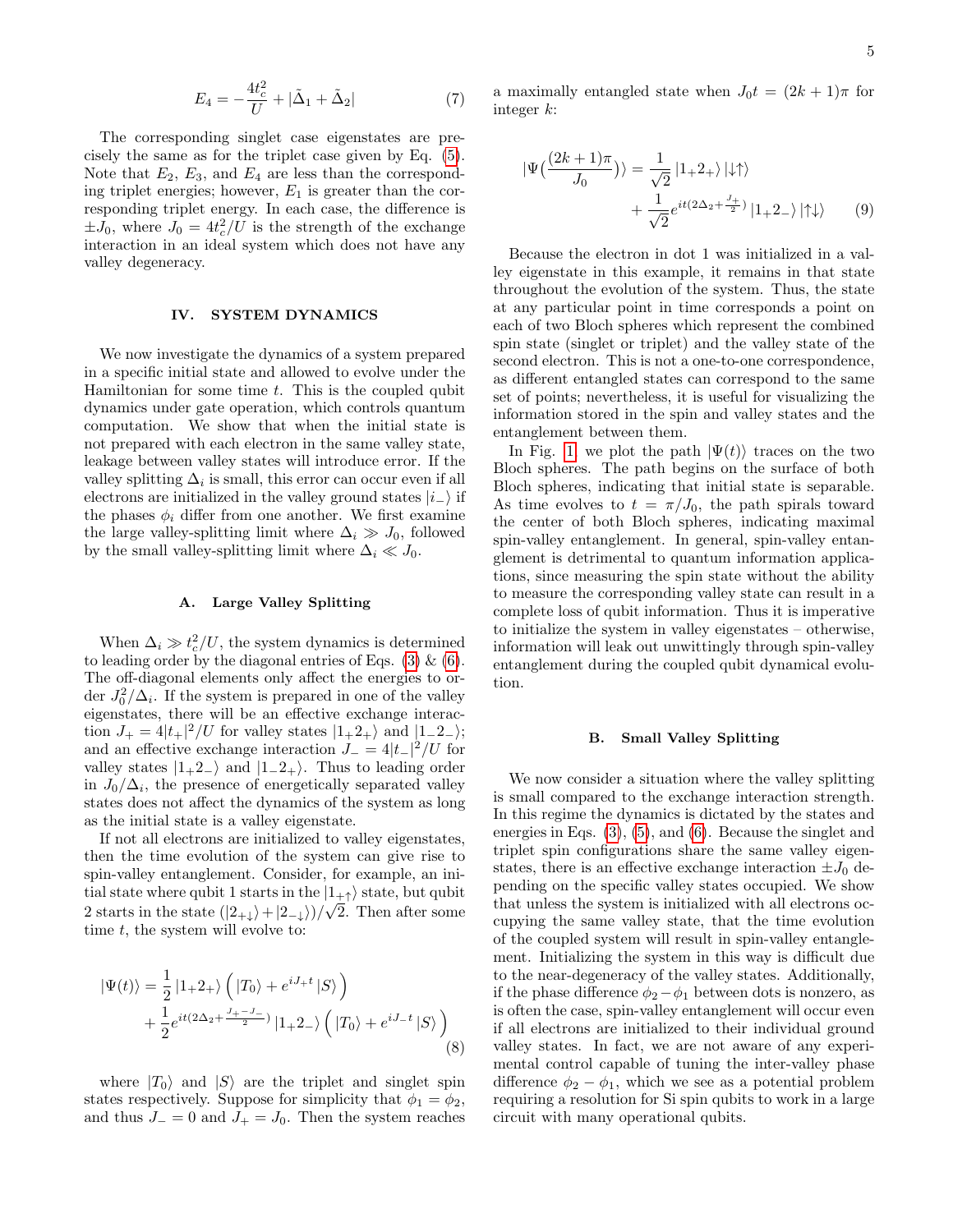<span id="page-5-0"></span>

FIG. 1: Top: Bloch sphere representation of the spin qubit in the singlet-triplet basis and valley qubit of the second dot (the first dot will always be in the valley state  $|1_{+}\rangle$ ). Bottom: Time evolution of a state given by eq. [\(8\)](#page-4-0) for t ranging from 0 to  $\pi/J_0$ , with  $\Delta_2 = 5J_0$ and  $\phi_1 = \phi_2$ . The xy cross-sections of the Bloch spheres are plotted since the state stays entirely within the  $xy$ planes.

To demonstrate the presence of spin-valley entanglement which can arise, consider an initial state  $|1_{+}\hat{z}_{+}\rangle$ . For simplicity, suppose  $\Delta_1 = \Delta_2 = \Delta$ , and suppose there is a nonzero phase difference  $\phi_2 - \phi_1$ . Then after some time  $t$ , the state will evolve to:

$$
\begin{split} \left| \Psi(t) \right\rangle &= \frac{t_{-}^{*}}{2t_{c}} \left| \psi_{1} \right\rangle \left( e^{iJ_{0}t} \left| T_{0} \right\rangle + \left| S \right\rangle \right) \\ &+ \frac{t_{+}^{*}}{2\sqrt{2}t_{c}} \left[ \left( \frac{t_{c}}{\left| t_{+} \right|} - 1 \right) e^{i\frac{2\left| t_{+} \right|}{t_{c}} \Delta t} \left| \psi_{2} \right\rangle \right. \\ &\left. + \left( \frac{t_{c}}{\left| t_{+} \right|} + 1 \right) e^{-i\frac{2\left| t_{+} \right|}{t_{c}} \Delta t} \left| \psi_{4} \right\rangle \right] \left( \left| T_{0} \right\rangle + e^{iJ_{0}t} \left| S \right\rangle \right) \end{split} \tag{10}
$$

By definition,  $2|t_+|/t_c = \sqrt{2 + 2\cos(\phi_2 - \phi_1)}$ , which equals  $|\tilde{\Delta}_1 + \tilde{\Delta}_2|/\Delta$  when  $\Delta_1 = \Delta_2$ . In Fig. [2](#page-5-1) we plot the path on the Bloch sphere drawn out by total spin of  $|\Psi(t)\rangle$ . This path is independent of the value of  $\Delta$ , and is confined to the  $xy$ -plane. The path given by the valley states is not confined to the xy-plane, but its projection into the  $xy$ -plane is a chord of the circle, the angle of which is determined by  $\phi$ . In Fig. [3,](#page-5-2) we plot the full shape of the path, which lies in the plane defined by the specific  $\phi$ -dependent chord extended in the *z*-direction.

In general,  $|\Psi(t)\rangle$  is an entangled state with two exceptions.  $|\Psi(t)\rangle$  is separable if  $\phi_1 = \phi_2$ , as this makes  $t_-=0$ causing the first term in Eq. [\(10\)](#page-5-3) to vanish.  $|\Psi(t)\rangle$  also becomes separable when  $t = k\pi/J_0$  (with integer k), as this causes the spin states in both terms of Eq. [\(10\)](#page-5-3) to become identical. Conversely,  $|\Psi(t)\rangle$  becomes a maximally

<span id="page-5-1"></span>

FIG. 2: Left: Time evolution of the spin state given by Eq. [\(10\)](#page-5-3) for t ranging from 0 to  $2\pi/J_0$  plotted for different values of  $\phi$ . The xy cross-section of the Bloch sphere is shown since the path stays entirely within the xy planes. These paths are independent of  $\Delta$ . Right: Projection into the xy-plane of the valley state of dot 1 given by Eq. [\(10\)](#page-5-3), plotted for different values of  $\phi$ . The projections of these paths are independent of  $\Delta$ ;

however, the paths themselves do vary with  $\Delta$  as shown in fig. [3.](#page-5-2) The plot for the valley state of dot 2 is

identical, but reflected vertically.

<span id="page-5-2"></span>

FIG. 3: Time evolution of the valley state of dot 1 given by eq. [\(10\)](#page-5-3). The path which represents this state's time evolution lies entirely within the plane given by

 $x + y \tan \phi = 1$ . In these plots, the vertical direction corresponds to the  $\pm z$ -direction, and the horizontal axis is the line given by  $\{x + y \tan \phi = 1, z = 0\}$ , which is the

set of lines plotted in Fig. [2.](#page-5-1) The dashed circle represents the intersection of the Bloch sphere with the plane  $x + y \tan \phi = 1$  and is not necessarily unit length.

<span id="page-5-3"></span>The shape of the path depends only on the quantity  $\Delta\sqrt{2+2\cos\phi}/J_0$ , and we give plots where this quantity equals 0.1, 0.2, and 0.3.

entangled state when  $\phi_2 - \phi_1 = \pi$  and  $J_0 t = (2k+1)\pi/2$ , which causes Eq. [\(10\)](#page-5-3) to simplify to the following:

$$
\frac{1}{2\sqrt{2}}\left(|1+2+\rangle-|1-2-\rangle\right)\left(i^{2k+1}|T_0\rangle+|S\rangle\right) \n+\frac{1}{2\sqrt{2}}\left(|1+2+\rangle+|1-2-\rangle\right)\left(|T_0\rangle+i^{2k+1}|S\rangle\right) \quad (11)
$$

It is instructive to consider the probability of recovering the initial spin state  $|\uparrow\downarrow\rangle$  when measuring the spin of  $|\Psi(t)\rangle$  after some time (leaving the valley state unmeasured). From Eq. [\(10\)](#page-5-3), this probability is found to be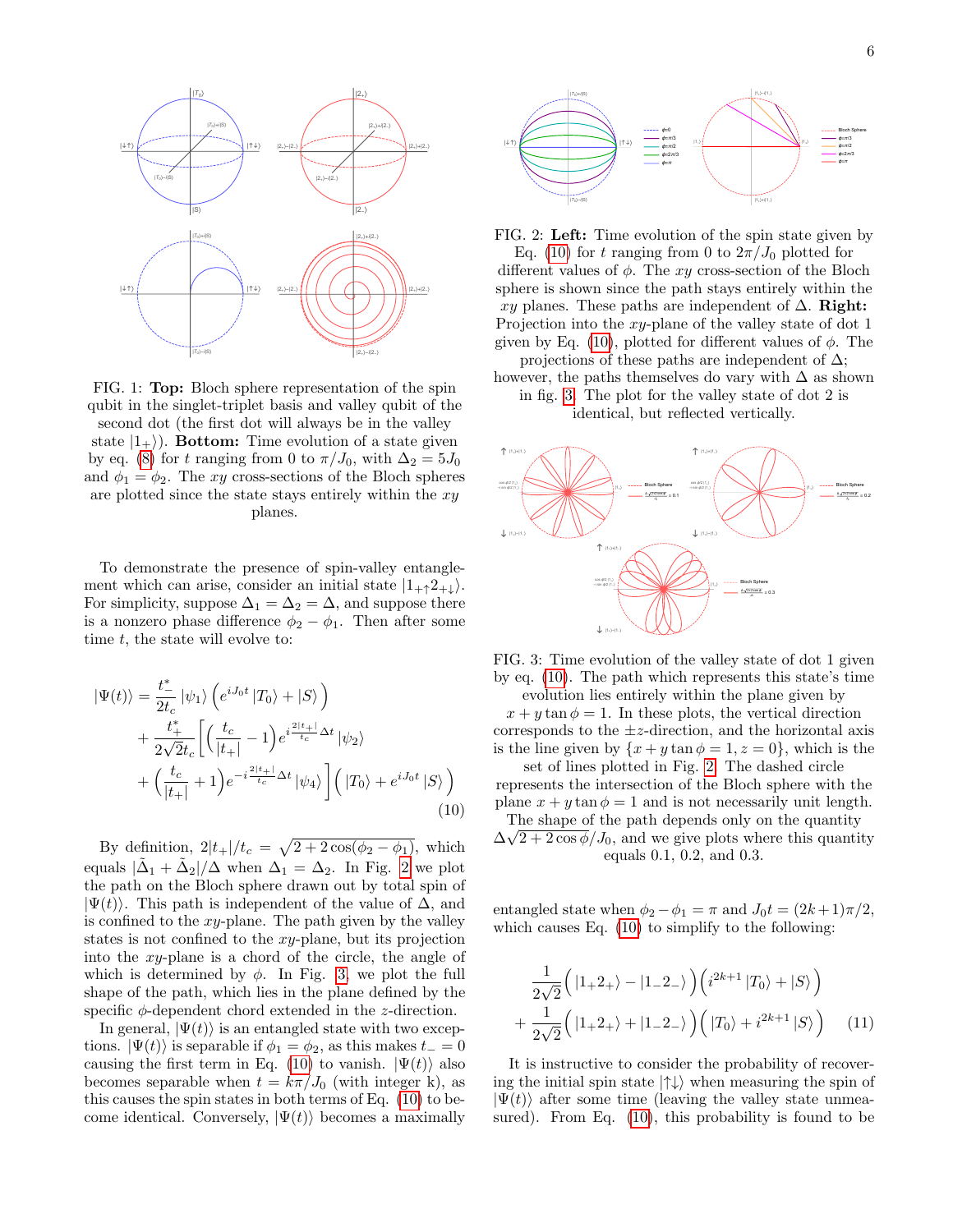given by:

$$
P(|1_{+\uparrow}2_{+\downarrow}\rangle \to |\uparrow\downarrow\rangle) = \frac{1}{2}(1 + \cos J_0 t) \tag{12}
$$

This is precisely the same measurement probability as would result from time evolution in an "ideal" one-valley system. Differences occur when measuring in a different basis; for example the probability of obtaining the state  $(|\uparrow\downarrow\rangle + i|\downarrow\uparrow\rangle)/\sqrt{2}$  is given by:

<span id="page-6-0"></span>
$$
P\left(|1_{+\uparrow}2_{+\downarrow}\rangle \to \frac{|\uparrow\downarrow\rangle + i|\downarrow\uparrow\rangle}{\sqrt{2}}\right) = \frac{1}{2} - \frac{1}{2}\left(1 - \frac{|t_{-}^{2}|}{t_{c}^{2}}\right)\sin J_{0}t
$$
\n(13)

If  $\phi_1 = \phi_2$ , meaning the two electrons start in the same valley states, then Eq. [\(13\)](#page-6-0) reduces to  $(1 - \sin J_0 t)/2$ , which is the same result as would be given by an ideal system. However if  $\phi_2 - \phi_1 = \pi$ , then the two electrons start in opposite valley states, and Eq. [\(13\)](#page-6-0) reduces to  $P = 1/2$ , independent of time. In this case when  $J_0 t =$  $(2k+1)\pi/2$ , the probability outcome of measuring the spin in any basis gives  $1/2$ , as the spin state is maximally entangled with the valley state.

Despite the difference between Eq. [\(13\)](#page-6-0) and the ideal case, spin-valley entanglement is difficult to observe in a system of two quantum dots. This is because it is difficult to directly measure in the basis containing the state  $(|\uparrow\downarrow\rangle + i|\downarrow\uparrow\rangle)/\sqrt{2}$ . Generally, if a quantum algorithm would require such a measurement, the measurerithm would require such a measurement, the measure-<br>ment would be performed by applying a  $\sqrt{SWAP}$  gate and then measuring in the z basis, which in an ideal sysand then measuring in the  $z$  basis, which in an ideal system would produce the same result. However,  $\sqrt{SWAF}$ gates are performed via the exchange interaction, which can disentangle a spin-valley entangled state. In fact, for two qubits, as long as states are initialized and measured in the z-basis, valley splitting will not affect the measurement probability to first order in  $\Delta/J_0$ . This is because the eigenstates given by Eq. [\(5\)](#page-3-0) simultaneously diagonalize both the triplet and singlet Hamiltonians, Eqs. [\(3\)](#page-2-0) and [\(6\)](#page-3-1). Additionally, the energy difference between the corresponding triplet and singlet energies, Eqs. [\(4\)](#page-3-2) and  $(7)$ , is  $\pm J_0$  for every eigenstate. Simply measuring in the z-basis cannot distinguish between rotations by  $+J_0$  or  $-J_0$ .

One possible way to make such a distinction between rotations is the following. Start with a state  $|\psi_1\rangle$ , and perform a partial rotation (perhaps  $2\pi/3$ ) via the exchange interaction  $J_0$ . Then allow  $|\psi_1\rangle$  through some method to be transformed to any of the other states  $|\psi_2\rangle$ through  $|\psi_4\rangle$ . One way in which this might happen is to let the system precess under the valley splitting, but with no exchange interaction present (note that in this case  $\Delta \ll J_0$  does not hold). Finally, complete the initial rotation from the first step. In an ideal one-valley case, the system will have undergone one complete rotation. However, in a system with valley splitting, the last part of the rotation will be in the opposite direction as the first part, and thus will not form a complete rotation.

This will affect the measurement probabilities in the zbasis. However, it is not possible to complete the second step (rotating  $|\psi_1\rangle$  into  $|\psi_2\rangle$ ) in a system of two qubits while keeping  $\Delta \ll J_0$  without adding additional terms to the Hamiltonian.

# V. OBSERVING VALLEY EFFECTS IN 4-QUBIT SYSTEMS

In the previous discussion, we demonstrated that despite the spin-valley entanglement that occurs, the measurement probabilities in the  $\{\uparrow,\downarrow\}$  basis would be unaffected by the presence of valley states in a two-dot system. However, we now show that in a 4-dot system this is no longer the case. We do this by giving two examples of sequences of operations which will result in a different measurement probability in the presence of valley states than the same operations would in an ideal one-valley system.

Consider the fully degenerate case where  $\Delta_1 = \Delta_2 = 0$ (exactly the same sequences apply when  $\Delta_i$  are nonzero, but we consider the degenerate case for the sake of simplicity). Time evolution of the exchange interaction can pherty). The evolution of the exchange interaction can<br>be used to perform  $\sqrt{SWAP}$  gates. Consider an array of four quantum dots prepared in the initial state |↑−↓+↑+↓−i. In this example we only consider states with one electron confined to each dot, and therefore omit the dot numbers in our notation for the sake of notational brevity. Now perform the following operations to obtain  $|\Psi_{\text{valley}}\rangle$ :

<span id="page-6-1"></span>
$$
|\Psi_{\text{valley}}\rangle = \sqrt{SWAP_{23}} \sqrt{SWAP_{12}} \sqrt{SWAP_{34}}
$$

$$
\times \sqrt{SWAP_{23}} |\uparrow_{-\downarrow +} \uparrow_{+\downarrow -} \rangle
$$
(14)

Then  $|\Psi_{\text{valley}}\rangle$  can be explicitly obtained, and is given by:

$$
|\Psi_{\text{valley}}\rangle = \frac{1}{4} \left[ |\uparrow_{+}\uparrow_{-}\downarrow_{+}\downarrow_{-}\rangle - i |\uparrow_{+}\uparrow_{-}\downarrow_{-}\downarrow_{+}\rangle \right. \\
+ 2i |\uparrow_{-}\uparrow_{+}\downarrow_{+}\downarrow_{-}\rangle + |\uparrow_{-}\uparrow_{+}\downarrow_{-}\downarrow_{+}\rangle - |\uparrow_{+}\downarrow_{-}\uparrow_{-}\downarrow_{+}\rangle \\
-i |\uparrow_{+}\downarrow_{+}\uparrow_{-}\downarrow_{-}\rangle - i |\uparrow_{-}\downarrow_{-}\uparrow_{+}\downarrow_{+}\rangle + |\downarrow_{+}\uparrow_{-}\downarrow_{-}\uparrow_{+}\rangle \\
-i |\downarrow_{+}\downarrow_{-}\uparrow_{-}\uparrow_{+}\rangle + |\uparrow_{-}\downarrow_{-}\downarrow_{+}\uparrow_{+}\rangle + i |\uparrow_{-}\downarrow_{+}\downarrow_{-}\uparrow_{+}\rangle \\
+ i |\downarrow_{+}\uparrow_{-}\uparrow_{+}\downarrow_{-}\rangle + |\downarrow_{+}\uparrow_{+}\uparrow_{-}\downarrow_{-}\rangle \right] \tag{15}
$$

From this state, we calculate the measurement probability of the second dot being measured to be spin up, obtaining  $P(2<sub>†</sub>) = 5/8$ . Now consider the ideal one-valley case, where the same set of operations are performed on a system of four spins in the same initial spin configuration. Then the resulting state  $|\Psi_{\text{ideal}}\rangle$  will be given by:

$$
\left|\Psi_{\rm ideal}\right\rangle=\frac{1}{4}\Big[\left(2+i\right)\left|\uparrow\uparrow\downarrow\downarrow\right\rangle-\left(1+2i\right)\left|\uparrow\downarrow\uparrow\downarrow\right\rangle+\left|\downarrow\uparrow\downarrow\uparrow\right\rangle
$$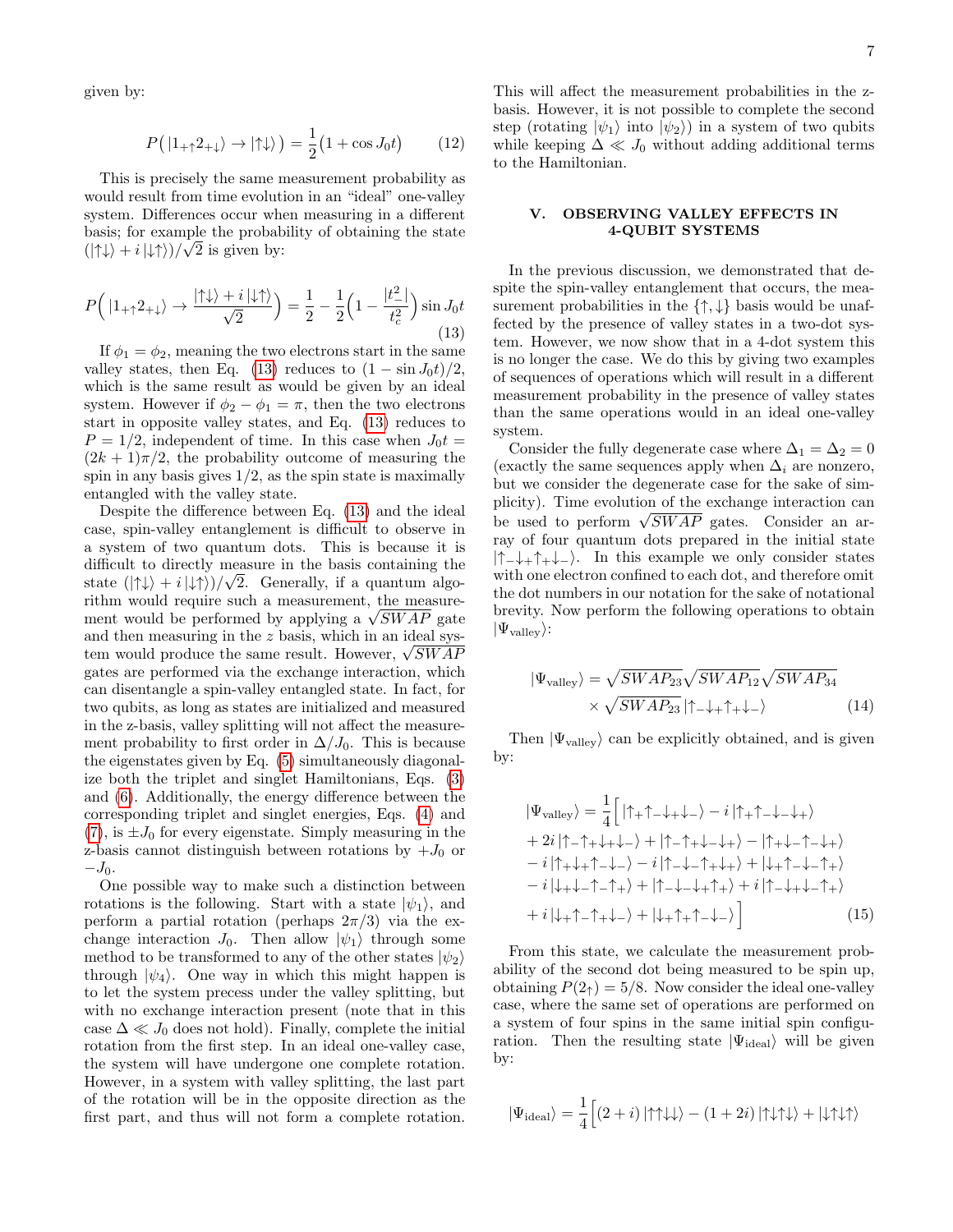$$
-i|\downarrow\downarrow\uparrow\uparrow\rangle + (1+i)|\uparrow\downarrow\downarrow\uparrow\rangle + (1+i)|\downarrow\uparrow\uparrow\downarrow\rangle \bigg]
$$
\n(16)

In the ideal case, the probability of measuring the second spin to be up is  $P(2<sub>†</sub>) = 1/2$ , which is different from the case above where two valley states are present. This discrepancy arises from the fact that in the presence of valley states, there is a distinction between certain states that would be considered identical in the ideal case (e.g.  $|\uparrow_+\uparrow_-\downarrow_+\downarrow_-\rangle$  and  $|\uparrow_-\uparrow_+\downarrow_-\downarrow_+\rangle$ ). This distinction prevents constructive or destructive interference between the states, which influences the final measurement probabilities (in the ideal case both states are  $|\uparrow \uparrow \downarrow \downarrow \rangle$  so their amplitudes should add together). This may have important implications for Si qubits. In order to perform correct calculations, all dots must be initialized to the same valley state, and the opposite valley state should be considered a leakage state. The presence of a phase difference between dots  $\phi_2-\phi_1$  (leading to a t\_ term) also introduces leakage into the system. However, the leakage states behave almost like the ideal states for small systems, and in fact they are indistinguishable for systems of only two dots, as we have shown in the previous section. This makes errors resulting from leakage difficult to detect in small systems and small gate sequences. Thus fidelities of two-qubit gates measured in two-qubit systems may be measured as higher than their true value in multiqubit circuits, because these measurements cannot account for leakage into other valley states without applying a larger sequence of gates such as that of Eq. [\(14\)](#page-6-1) to a larger number of dots.

<span id="page-7-0"></span>

FIG. 4: Probability that dot 2 will be measured as  $\uparrow$ after the sequence of gates shown in eq. [\(14\)](#page-6-1) is applied

to the initial state  $|\uparrow_+\downarrow_+\uparrow_+\downarrow_+$ . Here  $\Delta_i = 0$ ,  $\phi_1 = \phi_2 = \phi_3 = 0$ , and  $\phi_4$  varies.

The sequence of gates given in Eq. [\(14\)](#page-6-1) is a short sequence of gates which yields a different measurement outcome in an ideal system than in a system with multiple valley states. This effect is present for any initial state where the electrons with the same spin do not all have the same valley state. Note that the initial state is dependent on the values of  $\phi_i$ , and the only way to control them is by controlling the valley phase. In Fig. [4](#page-7-0) we plot the measurement probability of  $|2_{\uparrow}\rangle$  versus the value of  $\phi_4$ , with  $\phi_1 = \phi_2 = \phi_3 = 0$ . When  $\phi_4$  also equals 0, the initial valley states of all electrons are the same, and the measurement probability is the same as in the ideal case. As  $\phi_4$  varies away from 0, the measurement

probability increases. This sequence of gates can be used to demonstrate the presence of valley-induced error, as if the state  $|2_1\rangle$  is measured with probability greater than 1/2, this is a result of valley-induced error. However this sequence of gates cannot be used to show the converse in noisy systems, because if  $|2<sub>\uparrow</sub>\rangle$  is measured with probability 1/2, the result is indistinguishable from noise-induced decoherence.

We now give a different sequence of gates which has a measurement probability of 1 in the ideal case, and thus can be used to demonstrate initialization of electrons in the same valley state. Consider a ring of 4 quantum dots with the initial state  $|\uparrow_+\downarrow_+ \uparrow_+ \downarrow_-\rangle$ . Perform the following with the initial state  $||-\downarrow||$ <br>sequence of  $\sqrt{SWAP}$  gates:

$$
|\Psi_{\text{valley}}\rangle = \sqrt{SWAP_{23}} \sqrt{SWAP_{14}} \sqrt{SWAP_{13}}
$$

$$
\times \sqrt{SWAP_{24}} \sqrt{SWAP_{12}} \sqrt{SWAP_{34}} |\uparrow \_\downarrow + \uparrow \_\downarrow \_
$$

For this sequence of gates,  $|\Psi_{\text{valley}}\rangle$  is given by:

$$
|\Psi_{\text{valley}}\rangle = \frac{1}{4} \Big[ |\uparrow_{+}\uparrow_{-}\downarrow_{+}\rangle - |\uparrow_{-}\uparrow_{+}\downarrow_{+}\downarrow_{-}\rangle
$$
  
+  $|\downarrow_{+}\downarrow_{-}\uparrow_{-}\uparrow_{+}\rangle - |\downarrow_{-}\downarrow_{+}\uparrow_{+}\uparrow_{-}\rangle + |\uparrow_{+}\downarrow_{-}\downarrow_{+}\uparrow_{-}\rangle$   
-  $|\uparrow_{-}\downarrow_{+}\downarrow_{-}\uparrow_{+}\rangle - |\downarrow_{+}\uparrow_{-}\uparrow_{+}\downarrow_{-}\rangle + |\downarrow_{-}\uparrow_{+}\uparrow_{-}\downarrow_{+}\rangle$   
+  $2|\downarrow_{+}\uparrow_{+}\downarrow_{-}\uparrow_{-}\rangle + 2|\downarrow_{-}\uparrow_{-}\downarrow_{+}\uparrow_{+}\rangle \Big]$  (17)

The corresponding ideal state  $|\Psi_{\text{ideal}}\rangle$  is simply:

<span id="page-7-1"></span>
$$
|\Psi_{\text{ideal}}\rangle = |\downarrow\uparrow\downarrow\uparrow\rangle \tag{18}
$$

With this sequence of gates, the ideal single-valley case will have measurement probabilities of 100%, but the corresponding two-valley case will only have corresponding measurement probabilities of 75%, simulating an unknown apparent decoherence although it arises simply from the inevitable spin-valley entanglement which is omnipresent in the multi-valley qubits.



FIG. 5: Probability that dot 2 will be measured as  $\uparrow$ after the sequence of gates shown in eq. [\(17\)](#page-7-1) is applied to the initial state  $|\uparrow_+\downarrow_+\uparrow_+\downarrow_+|$ . Here  $\Delta_i = 0$ ,

 $\phi_1 = \phi_2 = \phi_3 = 0$ , and  $\phi_4$  varies.

### VI. CONCLUSION

We used an effective Hubbard model to investigate the effects of valley states in Silicon quantum dots in the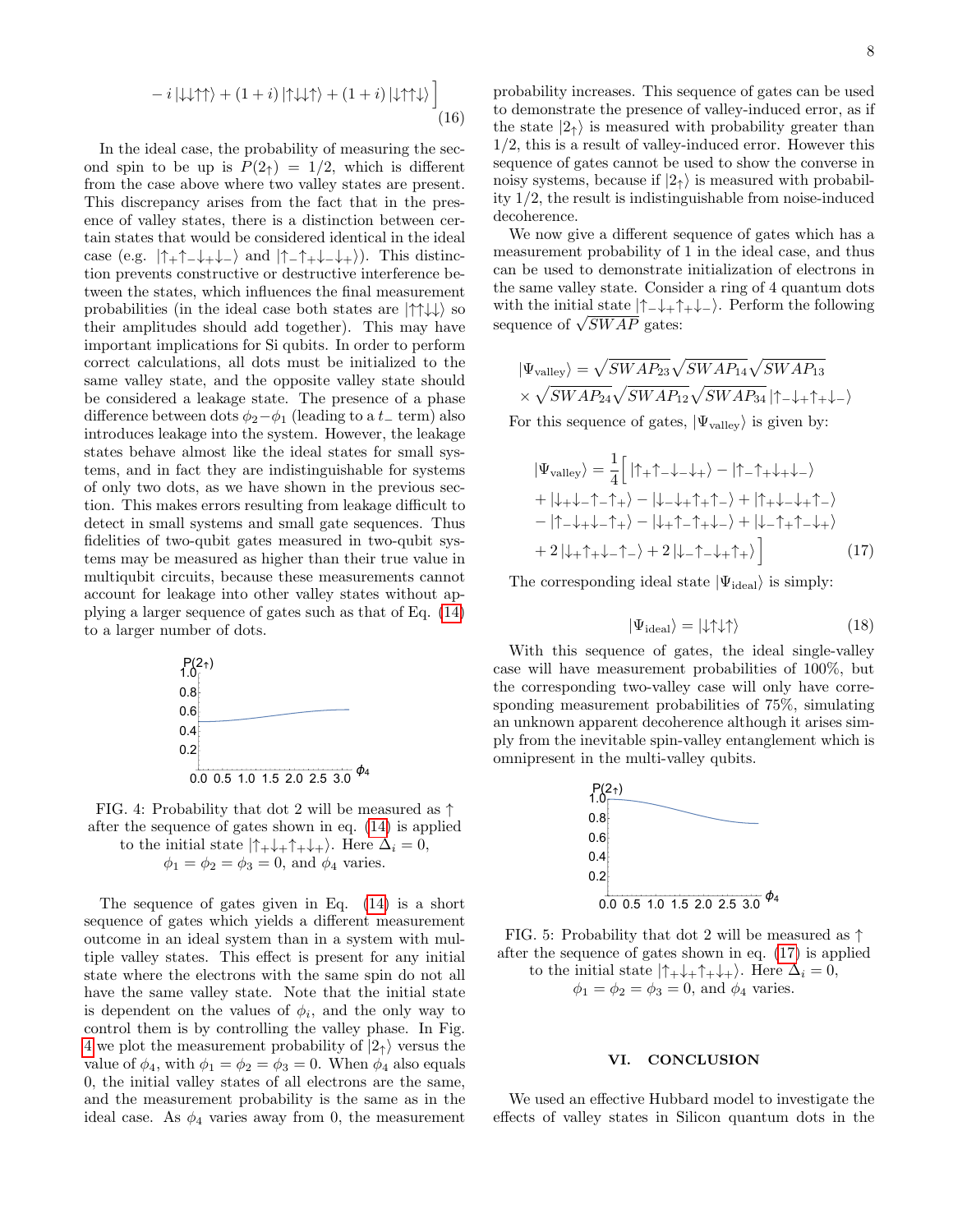

FIG. 6: Probability that dot 2 will be measured as  $\uparrow$ after the sequence of gates shown in eq. [\(17\)](#page-7-1) is applied to the initial state  $|\uparrow_+\downarrow_+\uparrow_+\downarrow_+$ . Here  $\phi_1 = \phi_2 = \phi_3 = 0$ ,  $\phi_4 = \pi/2$ , and  $\Delta$  varies.

context of exchange gate operations in multiqubit systems at zero temperature. We first considered a system of two exchange-coupled quantum dots, and determined the eigenstates and energies for both the singlet and triplet spin configurations to leading order in  $t_c^2/U$ . We considered the limits where  $\Delta \gg J_0$  and  $\Delta \ll J_0$ , and found that in both cases the singlet and triplet spin configurations share the same eigenstates, though their energies differ. When the valley splitting is large, any state not initialized to valley eigenstates will lead to spinvalley entanglement as the system evolves. However, as long as the valley splitting is large and the system is initialized to the valley ground state, the evolution of the system will not be affected to leading order in  $\Delta/J_0$ . Thus valley degrees of freedom are not problematic for exchange gate operations as long as the valley splitting  $\Delta$  is sufficiently large. For small valley splitting or completely degenerate valley states, spin-valley entanglement will arise any time the electrons are not initialized to the same valley state. Without the ability to perform valley state measurements, spin-valley entanglement will obfuscate any information stored in the electron spin states, making it impossible to perform quantum computations in such a state. For a two qubit system with  $\Delta \ll J_0$ , if all spins are initialized in z-eigenstates and measured in the z-basis, then the resulting measurement probabilities will be the same as an ideal single-valley system. However, this does not extend to systems with more qubits, as spin-valley entanglement can introduce errors despite states being initialized and measured in the z-basis. This means that two-qubit gate fidelities

measured by performing a single gate in a two-qubit system will give deceptively high fidelity results, because the presence of valley states does not affect the fidelity measurement even though it can affect operations in systems with more qubits. To demonstrate robustness to spin-valley entanglement without the ability to measure valley states themselves requires a longer series of gates in a system with more qubits. We emphasize that our use of the Hubbard model is not an approximation here since the coupled spin qubit system is indeed equivalent to the Hubbard model where the Hubbard interaction U is simply related to the exchange coupling  $J_0$  between the dots through  $U = t_c^2/J_0$ , where  $t_c$  is the inter-dot hopping energy from wavefunction overlap. Our fundamental finding of an apparent quantum leakage (or effective decoherence) due to spin-valley entanglement is also independent of additional complications arising from varying exchange couplings and/or inter-dot hopping through the circuit– all they do is to complicate the expressions for the leakage, but the basic physics of spin-valley entanglement remains the same.

We note that our considerations on spin-valley entanglement apply equally well to all-exchange gate operations considered in Ref. [28–](#page-9-10) anytime the inter-dot exchange coupling is used to carry out gate operations, the valley-spin entanglement (and potential decoherence to valley states) studied in this work becomes relevant. Right now, the Si qubit platforms have rather small exchange coupling, and the problem discussed in this work is most likely not crucial to the current generation of few qubit systems with rather small exchange coupling values. But faster gate operations in multiqubit circuits will necessitate larger exchange coupling strength in the future, making our dynamical consideration relevant as one must ensure that not only is the valley splitting much larger than the electron temperature in the qubits, it is also much larger than the inter-dot exchange coupling used in the gate operations.

### Acknowledgments

This work is supported by the Laboratory for Physical Sciences.

- <span id="page-8-0"></span>[1] W. Huang, C. H. Yang, K. W. Chan, T. Tanttu, B. Hensen, R. C. C. Leon, M. A. Fogarty, J. C. C. Hwang, F. E. Hudson, K. M. Itoh, et al., Nature 569, 532 (2019), ISSN 1476-4687, URL [https://doi.org/10.](https://doi.org/10.1038/s41586-019-1197-0) [1038/s41586-019-1197-0](https://doi.org/10.1038/s41586-019-1197-0).
- [2] R. Maurand, X. Jehl, D. Kotekar-Patil, A. Corna, H. Bohuslavskyi, R. Laviéville, L. Hutin, S. Barraud, M. Vinet, M. Sanquer, et al., Nature Communications 7, 13575 (2016), ISSN 2041-1723, URL [https://doi.org/10.](https://doi.org/10.1038/ncomms13575) [1038/ncomms13575](https://doi.org/10.1038/ncomms13575).
- [3] R. Zhao, T. Tanttu, K. Y. Tan, B. Hensen, K. W. Chan, J. C. C. Hwang, R. C. C. Leon, C. H. Yang, W. Gilbert, F. E. Hudson, et al., Nature Communications 10, 5500 (2019), ISSN 2041-1723, URL [https:](https://doi.org/10.1038/s41467-019-13416-7) [//doi.org/10.1038/s41467-019-13416-7](https://doi.org/10.1038/s41467-019-13416-7).
- [4] C. H. Yang, R. C. C. Leon, J. C. C. Hwang, A. Saraiva, T. Tanttu, W. Huang, J. Camirand Lemyre, K. W. Chan, K. Y. Tan, F. E. Hudson, et al., Nature 580, 350 (2020), ISSN 1476-4687, URL [https://doi.org/10.](https://doi.org/10.1038/s41586-020-2171-6) [1038/s41586-020-2171-6](https://doi.org/10.1038/s41586-020-2171-6).